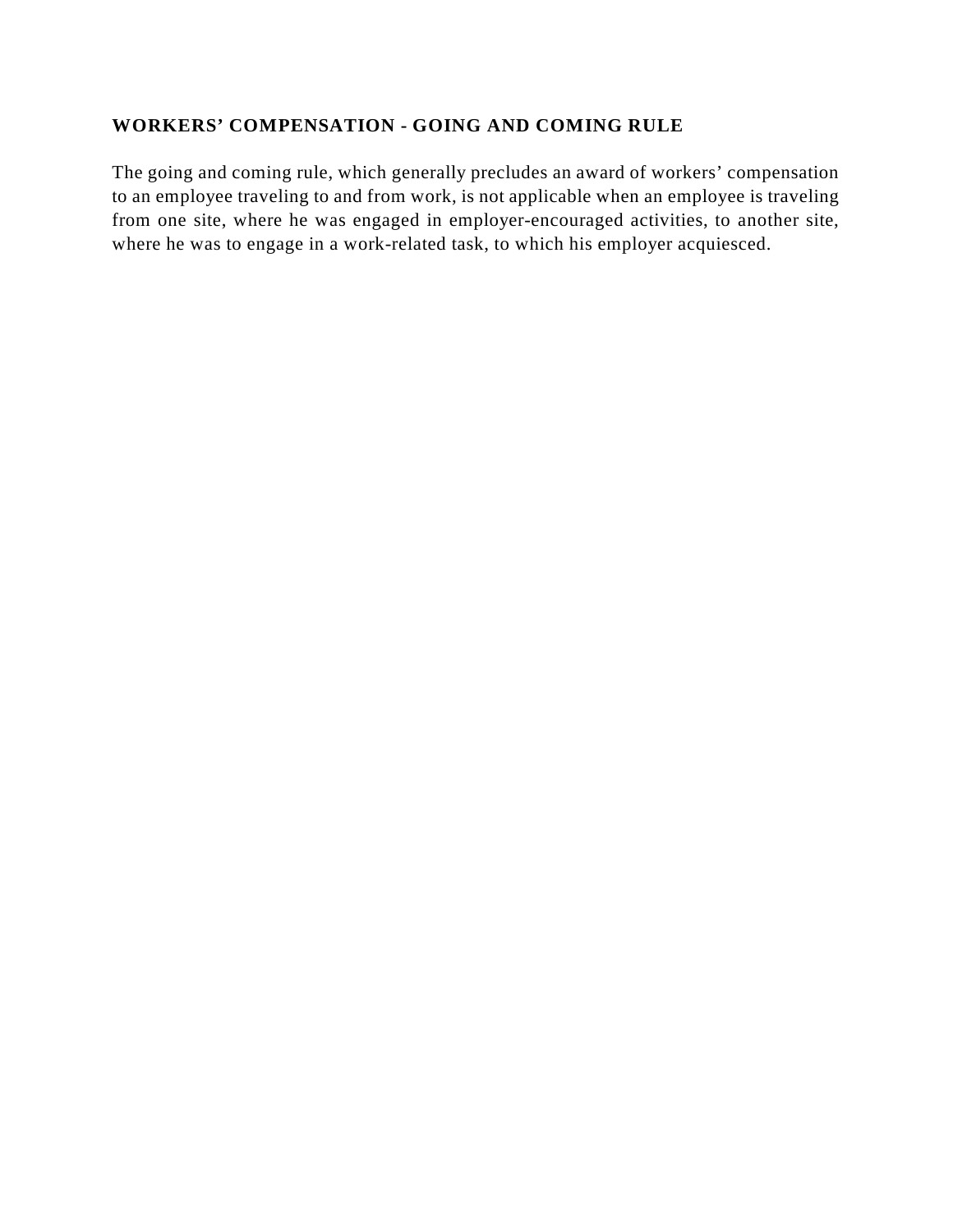Circuit Court for Montgomery County Case No. #345839 Argued 12/10/13

IN THE COURT OF APPEALS OF

## MARYLAND

No. 39

September Term, 2013

## THADDUS ROBERTS

v.

## MONTGOMERY COUNTY, MARYLAND

Barbera, C.J. Harrell Battaglia Greene Adkins McDonald Watts,

JJ.

Opinion by Battaglia, J.

Filed: January 28, 2014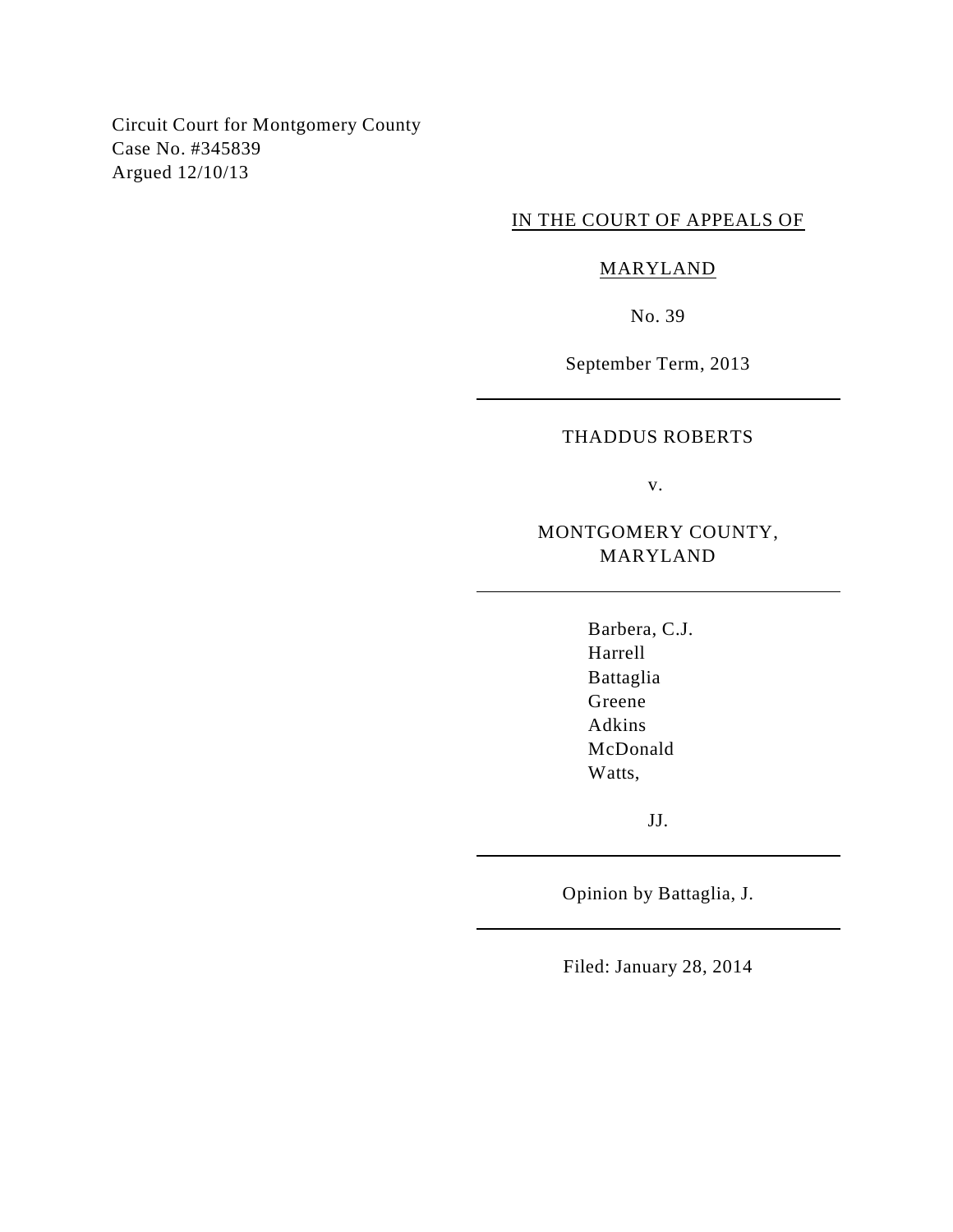The present case presents itself in the Workers' Compensation context, as Thaddus Roberts, Petitioner, a paid firefighter employed by Montgomery County, Respondent, filed a claim pursuant to the Maryland Workers' Compensation  $Act<sub>i</sub><sup>1</sup>$  alleging that he was injured

(a) *Filing claim — In general; authorization for release of relevant medical information. —* (1) Except as provided in subsection (c) of this section, if a covered employee suffers an accidental personal injury, the covered employee, within 60 days after the date of the accidental personal injury, shall file with the Commission:

(i) a claim application form; and

(ii) if the covered employee was attended by a physician chosen by the covered employee, the report of the physician.

(2)(i) A claim application form filed under paragraph (1) of this subsection shall include an authorization by the claimant for the release, to the claimant's attorney, the claimant's employer, and the insurer of the claimant's employer, or an agent of the claimant's attorney, the claimant's employer, or the insurer of the claimant's employer, of medical information that is relevant to:

1. the member of the body that was injured, as indicated on the claim application form; and

2. the description of how the accidental personal injury occurred, as indicated on the claim application form.

(ii) An authorization under subparagraph (i) of this paragraph:

1. includes the release of information relating to the history, findings, office and patient charts, files, examination and progress notes, and physical evidence;

2. is effective for 1 year from the date the claim is filed; and

3. does not restrict the redisclosure of medical information or written material relating to the authorization to a medical manager, health care professional, or certified rehabilitation practitioner.

(b) *Failure to file claim. —* (1) Unless excused by the

(continued...)

<sup>&</sup>lt;sup>1</sup> Section 9-709 of the Labor and Employment Article, Maryland Code (1991, 2008) Repl. Vol.), provides: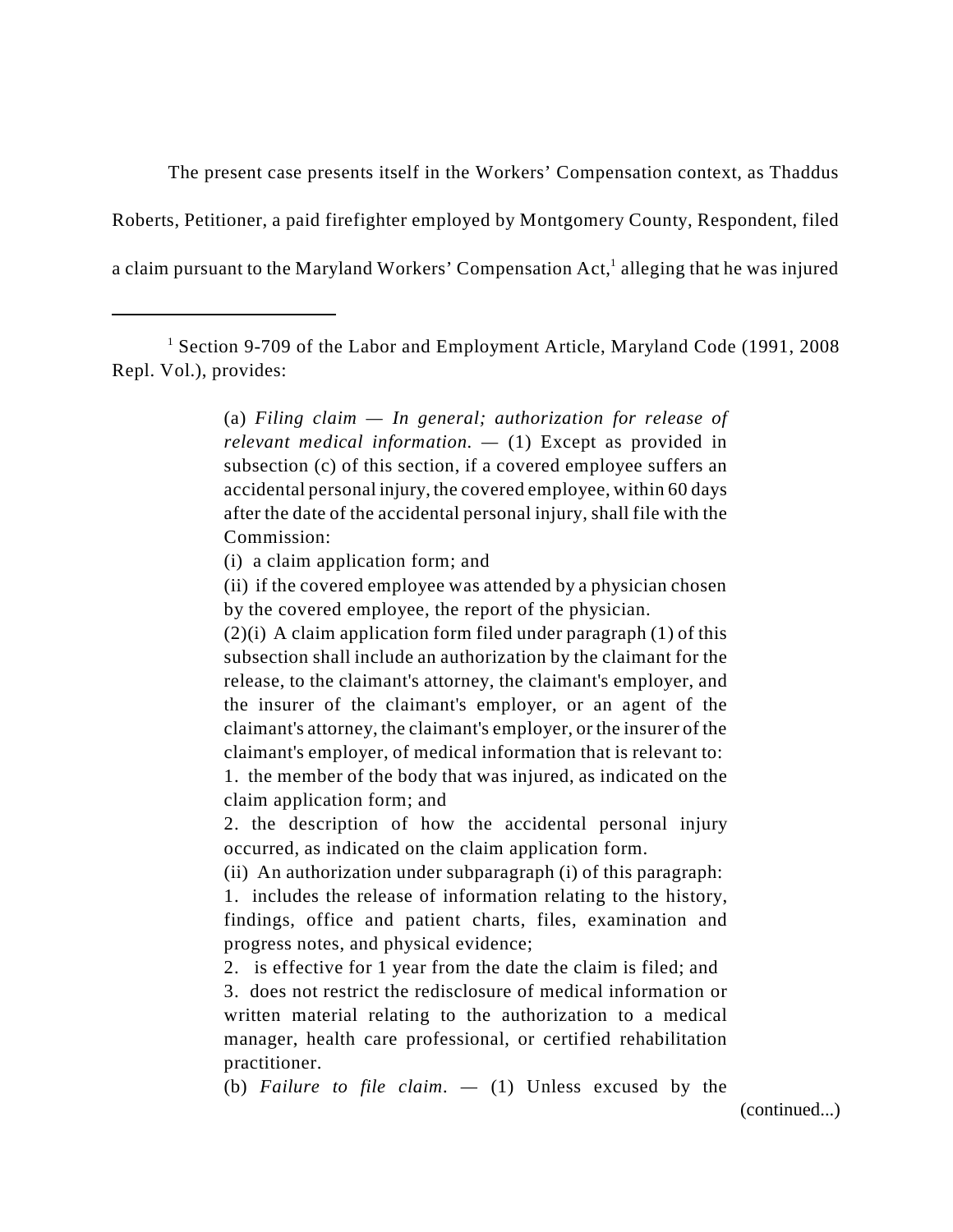in an accident that occurred when he was leaving the Washington Capital Beltway on his

motorcycle, on his way from physical training at Friendly High School, located in Fort

Washington, to Fire Station 19, in Silver Spring.

(...continued)

Commission under paragraph (2) of this subsection, failure to file a claim in accordance with subsection (a) of this section bars a claim under this title.

(2) The Commission may excuse a failure to file a claim in accordance with subsection (a) of this section if the Commission finds:

(i) that the employer or its insurer has not been prejudiced by the failure to file the claim; or

(ii) another sufficient reason.

(3) Notwithstanding paragraphs (1) and (2) of this subsection, if a covered employee fails to file a claim within 2 years after the date of the accidental personal injury, the claim is completely barred.

(c) *Filing claim — Ionizing radiation. —* If a covered employee is disabled due to an accidental personal injury from ionizing radiation, the covered employee shall file a claim with the Commission within 2 years after:

(1) the date of disablement; or

(2) the date when the covered employee first knew that the disablement was due to ionizing radiation.

(d) *Estoppel or fraud.*  $-$  (1) If it is established that a failure to file a claim in accordance with this section was caused by fraud or by facts and circumstances amounting to an estoppel, the covered employee shall file a claim with the Commission within 1 year after:

(i) the date of the discovery of the fraud; or

(ii) the date when the facts and circumstances that amount to estoppel ceased to operate.

(2) Failure to file a claim in accordance with paragraph (1) of this subsection bars a claim under this title.

All statutory references throughout are to Maryland Code (1991, 2008 Repl. Vol.), unless otherwise noted.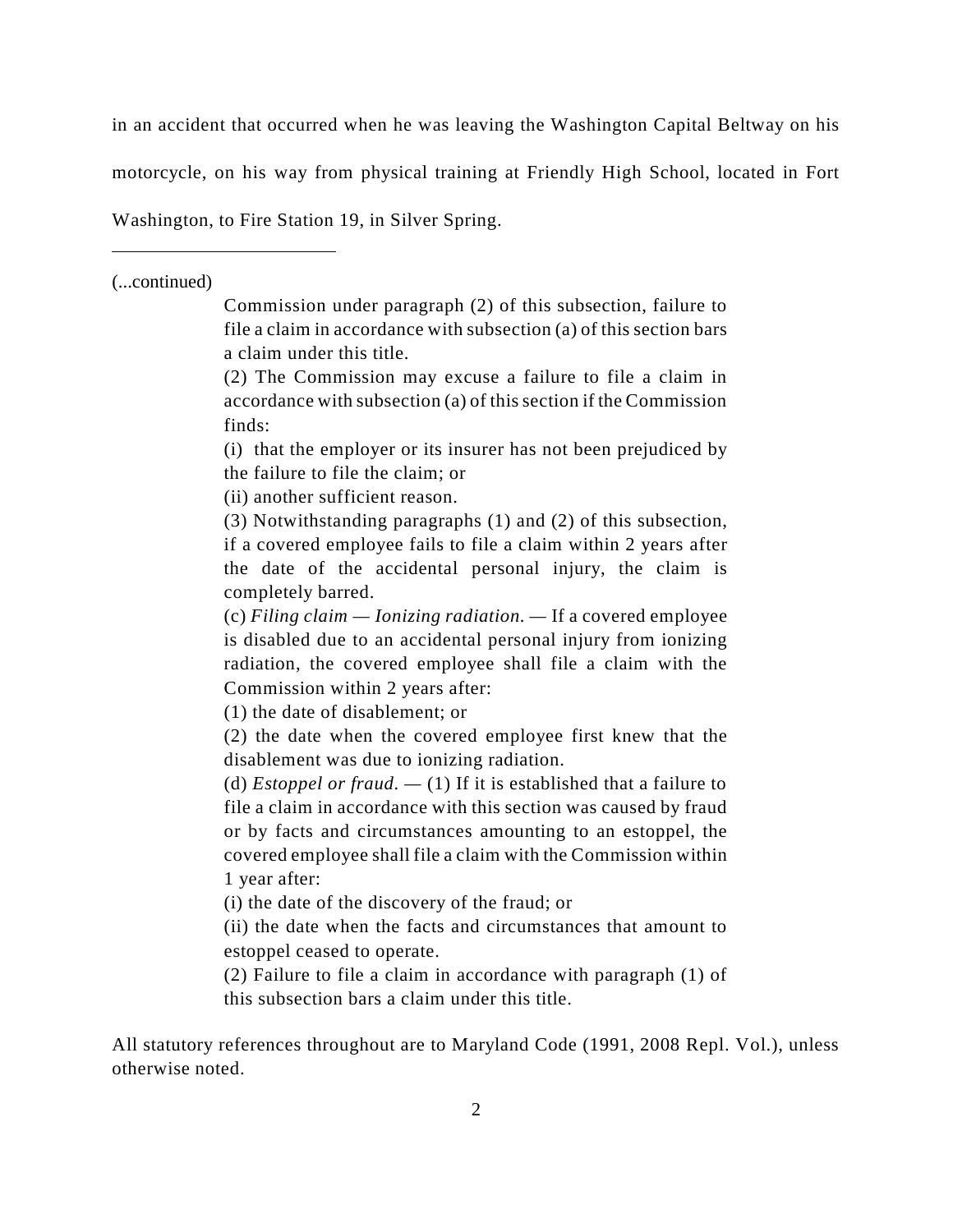The operative facts are largely undisputed<sup>2</sup> and are derived from Mr. Roberts's affidavit filed in support of his Motion for Summary Judgment in the Circuit Court for Montgomery County, as well as his testimony before the Maryland Workers' Compensation Commission ("Commission"). Mr. Roberts, at the time of his injury, was working in a "light duty<sup>3</sup> position with the Fire Department, due to problems related to a prior compensable back injury and was assigned to Fire Department Headquarters, located in Rockville, as opposed to his "regular duty" station, which was Fire Station 19. While on light duty, Mr. Roberts worked four ten-hour shifts per week, starting at 7 a.m. and ending at 5 p.m. Mr. Roberts, as with other firefighters including those on light duty, were encouraged by the Fire Department to engage in two hours of physical training per shift, was paid during those two hours, and could physically train at any location of his choice.

While Mr. Roberts was on light duty, approximately once per month, he would "stop"

 $\frac{1}{2}$  In its brief and during the course of oral argument before us, Montgomery County interposed the notion that Mr. Roberts did not have permission to visit Fire Station 19 and that Mr. Roberts was engaged in a "frolic" or "detour" at the time of his injury. In so doing, the County is apparently invoking notions reflected in *Atlantic Refining Co. v. Forrester*, 180 Md. 517, 25 A.2d 667 (1942) and *Garrity v. Injured Workers' Insurance Fund*, 203 Md. App. 285, 37 A.3d 1053 (2012), where compensation was denied. The County, though, had not raised the issues of permission or "frolic and detour" below so we do not consider the issues.

 $\beta$  A firefighter is placed on "light duty," when he or she cannot "physically perform" the tasks of his job or meet the demands of working as a firefighter" and is assigned to "performing less physically strenuous tasks." *See Montgomery County v. Deibler*, 423 Md. 54, 58, 31 A.3d 191, 193 (2011).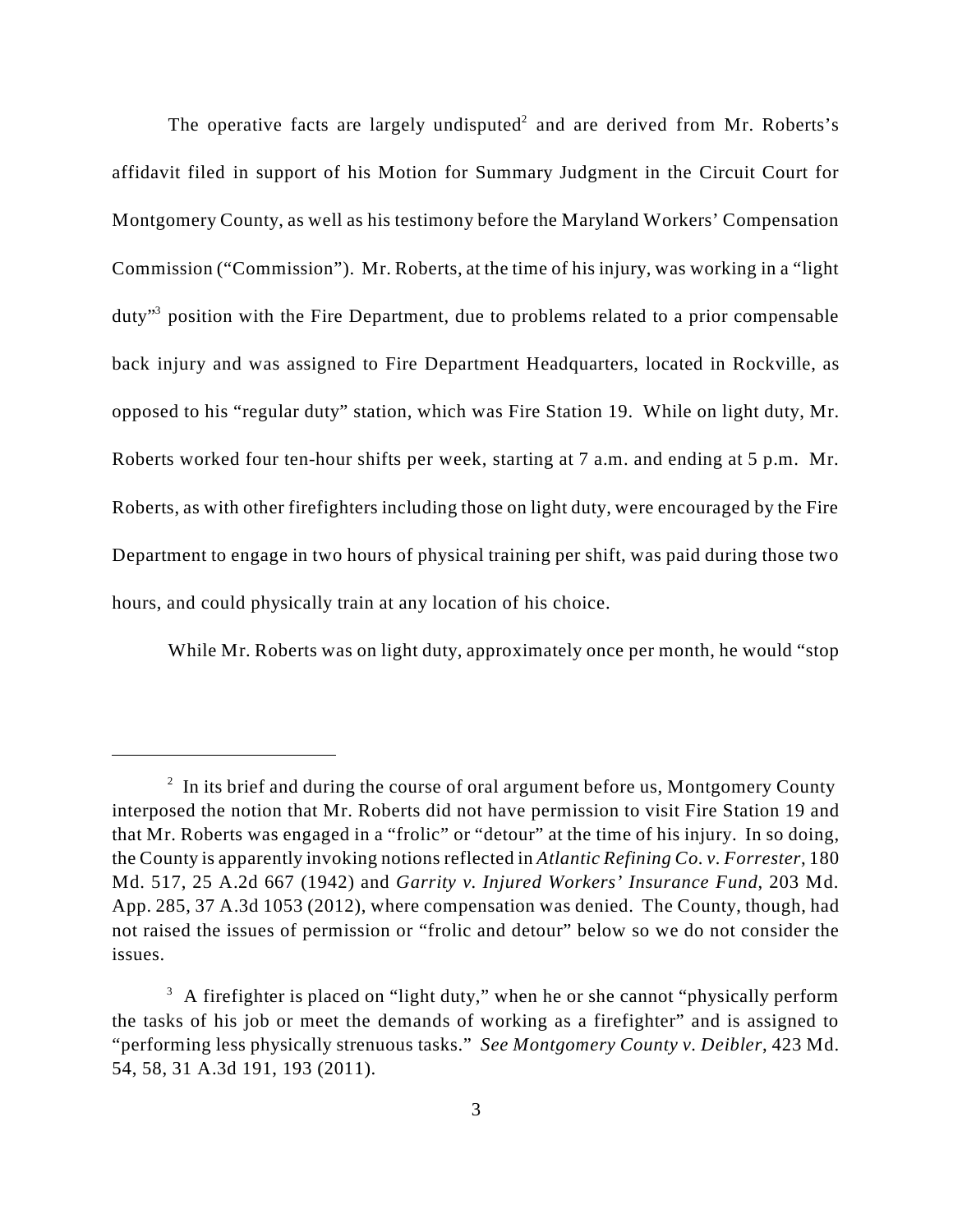by" Fire Station 19 to pick up his "work mail,"<sup>4</sup> left for him at that location, "which included things such as interoffice memos and letters from Montgomery County's Department of Human Resources," and was a practice observed by firefighters on light duty, about which Mr. Roberts's supervisors were aware.<sup>5</sup> On the day of Mr. Roberts's accident and resulting injury, he arrived at Friendly High School around 7 a.m. and trained until 8:30 a.m., at which time he left and traveled to gather the mail at Fire Station 19. En route, at approximately 9:15 a.m., Mr. Roberts was involved in the accident that is the genesis of the instant case.<sup>6</sup>

<sup>5</sup> During the hearing before the Commission, the following colloquy occurred:

[MR. ROBERTS'S ATTORNEY]: How often would you go to the station before you would go to light duty? [MR. ROBERTS]: About every month or so. [MR. ROBERTS'S ATTORNEY]: What's the specific reason you would need to stop at the station? [MR. ROBERTS]: To go by there and check and see if I had any office mail or anything. [MR. ROBERTS'S ATTORNEY]: So mail that's directed to you would go to a slot or a box at the station? [MR. ROBERTS]: Yes, my officer would put it in my box.

In his Summary Judgment affidavit, Mr. Roberts stated: "Approximately once a month, while I was on light duty, I would stop by my fire station to pick up my work mail. . . . I received no personal mail at the fire station. Other fire fighters on light duty would also do this and my supervisors were aware of the practice."

 $6$  Mr. Roberts's Summary Judgment affidavit in its totality, stated:

(continued...)

<sup>&</sup>lt;sup>4</sup> Mr. Roberts testified before the Commission that he traveled to Fire Station 19 to check to see if he had any "office mail." In the affidavit attached to his Motion for Summary Judgment filed in the Circuit Court for Montgomery County, Mr. Roberts averred that he was traveling to Fire Station 19 to pick up his "work mail, which included things such as interoffice memos and letters from Montgomery County's Department of Human Resources."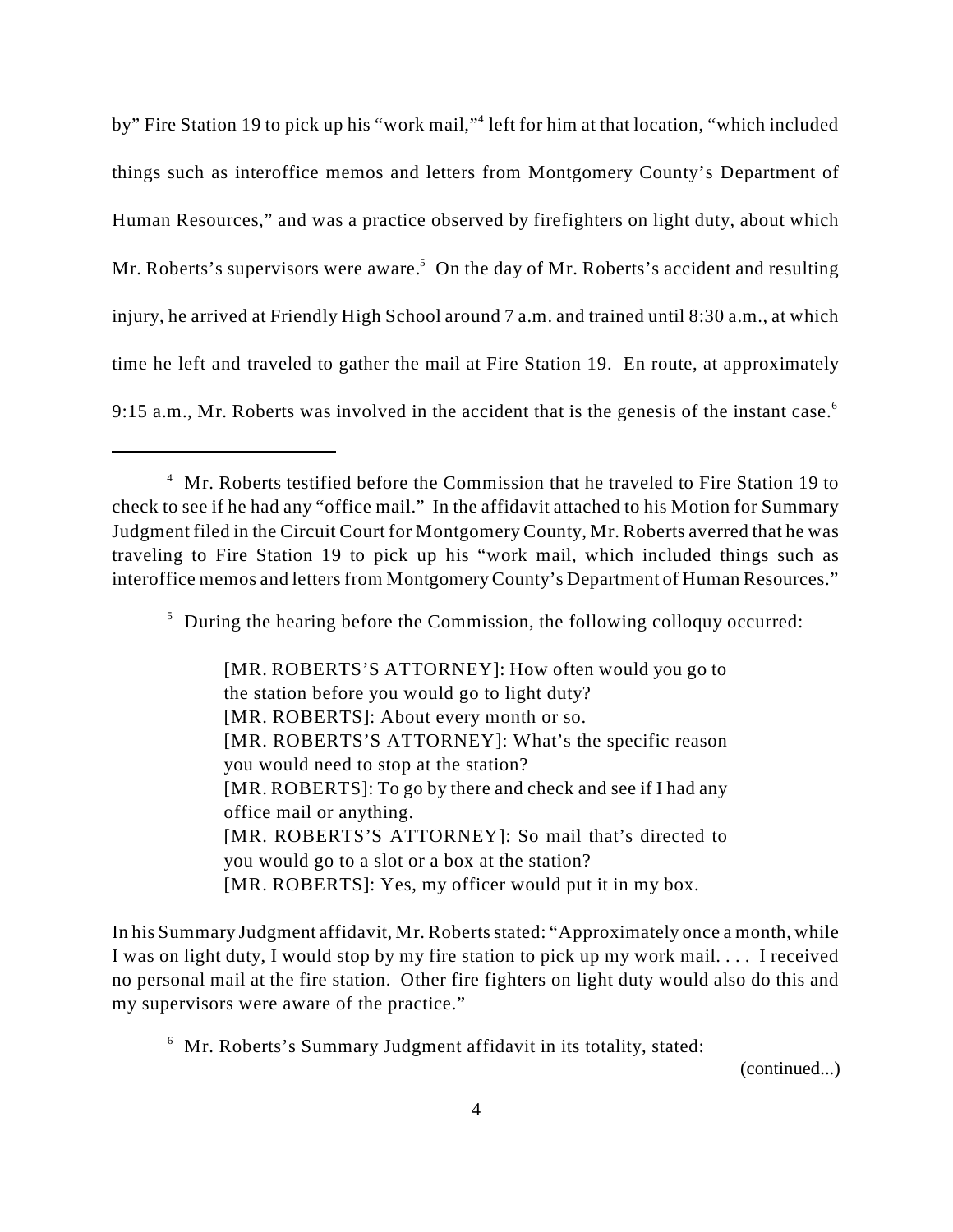Montgomery County contested Mr. Roberts's claim at the Commission, $<sup>7</sup>$  alleging that</sup>

(...continued)

1. I have been a paid career Montgomery County firefighter since 1986.

2. On October 28, 2010, I was working in a "light duty" position with the Montgomery County Department of Fire and Rescue Services, due to problems related to my 2004 compensable back injury at work.

3. At the time of my injury on October 28, 2010 my schedule consisted of four 10-hour shifts per week, beginning at 7 a.m. and ending at 5 p.m. On October 28, 2010, my shift, and my pay for the day, began at 7 a.m.

4. All fire fighters, including those on "light duty," are encouraged by their supervisors and allowed to do two hours of physical training during their 10-hour shifts. This physical training can be done at any place of the fire fighter's choosing. The amount of physical training a fire fighter does is significant

on the fire fighter's yearly performance appraisal.

5. On October 28, 2010, I went to Friendly High School to use the school's track to walk laps for physical training. I arrived there shortly before 7 a.m., when my shift started and my pay for the day began.

6. Approximately once a month, while I was on light duty, I would stop by my fire station to pick up my work mail, which included things such as interoffice memos and letters from Montgomery County's Department of Human Resources. I received no personal mail at the fire station. Other fire fighters on light duty would also do this and my supervisors were aware of the practice.

7. On October 28, 2010, I walked approximately 10 laps around the track, and then left Friendly High School at approximately 8:30 a.m. I then left the school on my way to my station to pick up my work mail. I was riding my motorcycle. Traffic was very heavy that day and so instead of taking the Georgia Avenue exit to get to my station, I took the exit before that, Colesville Road, to get off the congested highway. Shortly after I exited the Capital Beltway onto Colesville Road, I lost control of my motorcycle and crashed.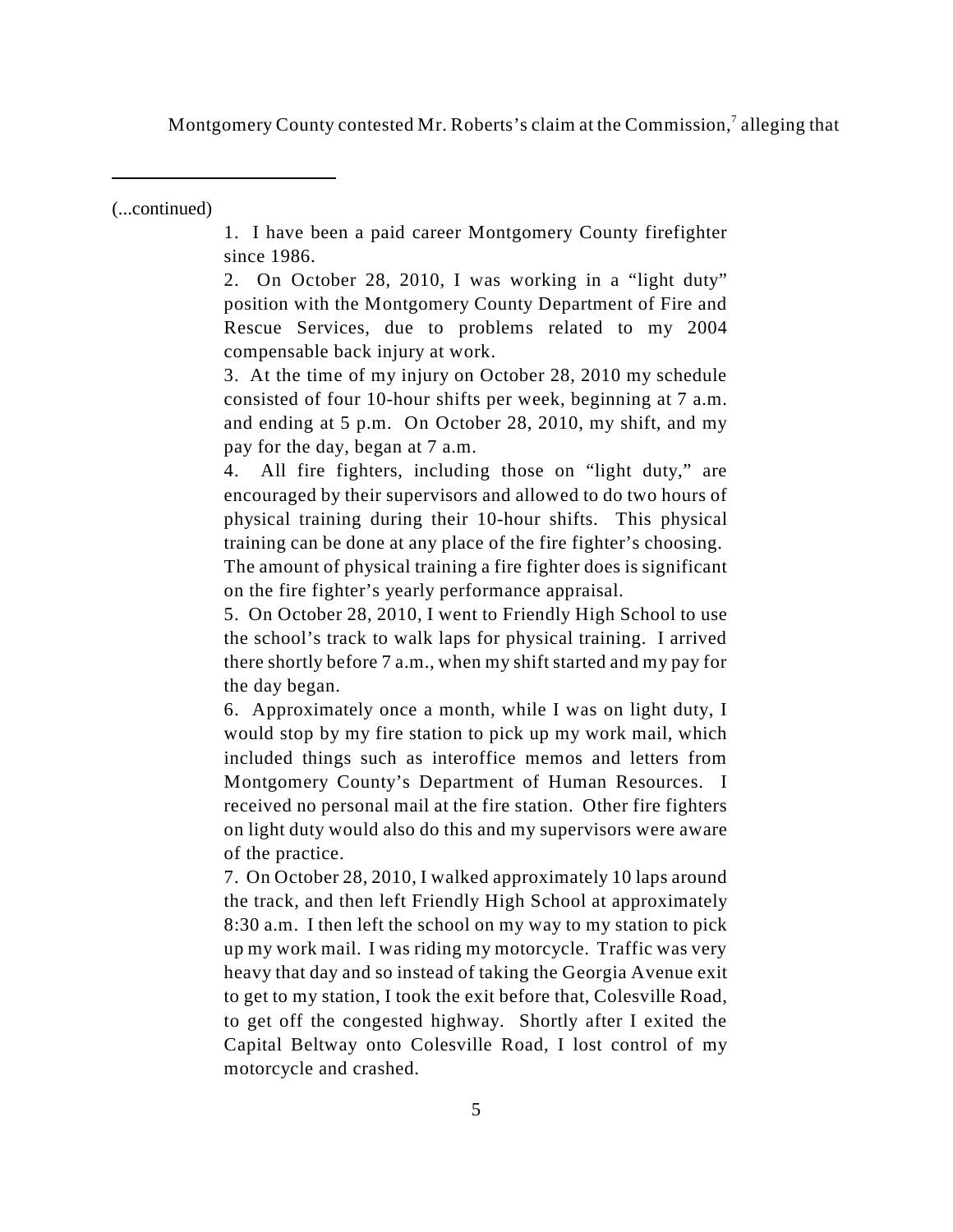Mr. Roberts's injury did not arise out of or in the course of his employment, among other

 $\frac{7}{7}$  Section 9-713 of the Labor and Employment Article, provides:

(a) *Payment or filing within 21 days. —* Except as provided in subsection (c) of this section, within 21 days of the mailing of the notice of the filing of a claim, the employer or its insurer shall:

(1) begin paying temporary total disability benefits; or

(2) file with the Commission any issue to contest the claim.

(b) *Failure to pay or file within 21 days — Penalties. —* If the Commission finds that an employer or insurer has failed, without good cause, to begin paying temporary total disability benefits or to file issues contesting a claim within 21 days of the mailing of the notice of the filing of a claim, the Commission may assess against the employer or insurer a fine not exceeding 20% of the amount of the payment.

(c) *Payment or filing within 30 days.* — If the employer or its insurer does not begin paying benefits or file issues within 21 days under subsection (a) of this section, within 30 days of the mailing of the notice of the filing of a claim, the employer or its insurer shall:

(1) begin paying temporary total disability benefits; or

(2) file with the Commission any issue to contest the claim.

(d) *Failure to pay or file within 30 days — Penalties. —* If the Commission finds that an employer or insurer has failed, without good cause, to begin paying temporary total disability benefits or to file issues contesting a claim within 30 days of the mailing of the notice of the filing of a claim, the Commission may assess against the employer or insurer a fine not exceeding 40% of the payment.

(e) *Payment to covered employee.* — The Commission shall order the employer or insurer to pay a fine assessed under this section to the covered employee.

(f) *Payment of benefits not waiver*. — Subject to § 9-714 of this subtitle, payment by an employer or its insurer before an award does not waive the right of the employer or its insurer to contest the claim.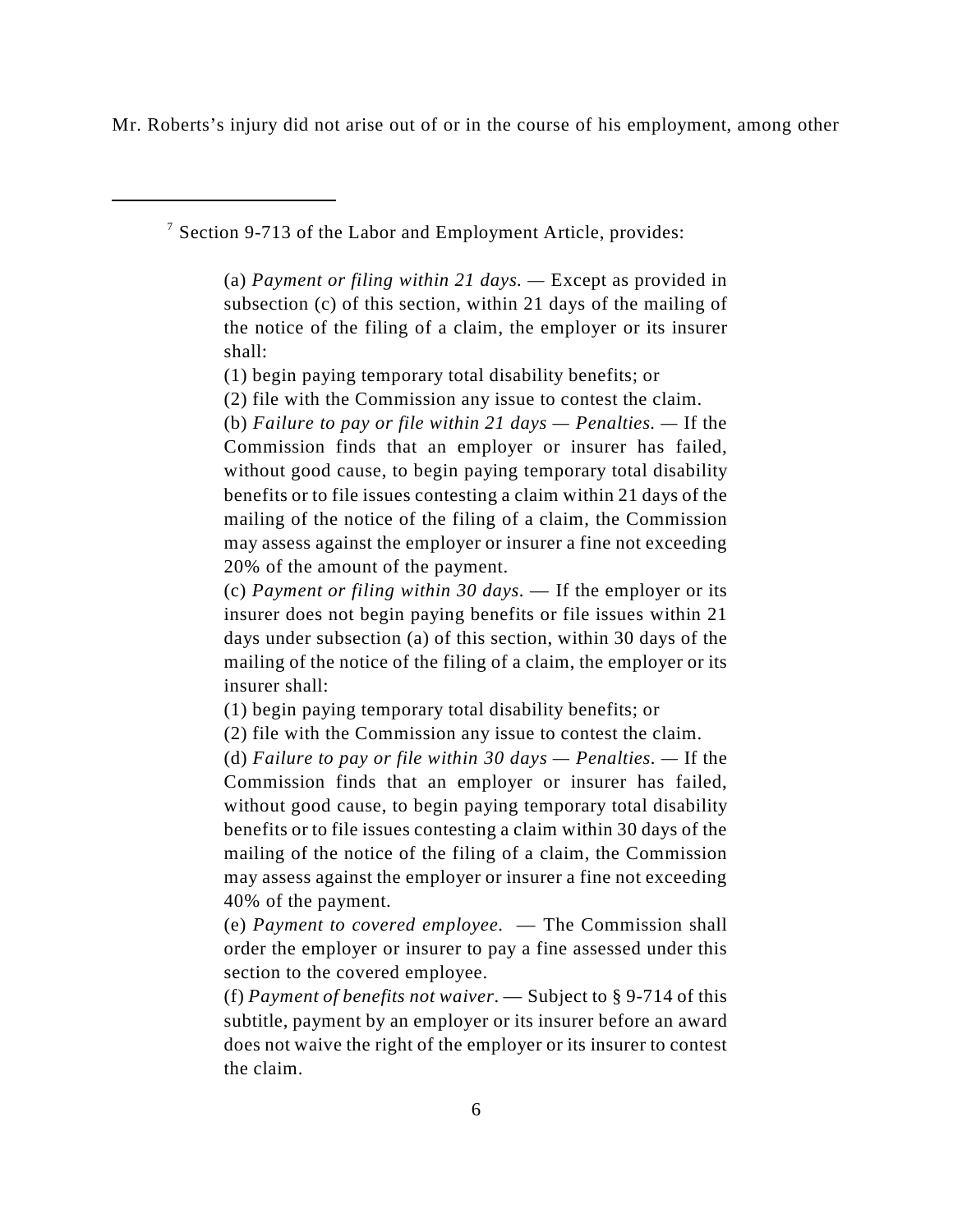issues not before us. ${}^{8}$  The Commission, after a hearing, disallowed Mr. Roberts's claim in an order, which, in relevant part, provided:

> The Commission finds on the first issue that the claimant did not sustain an accidental injury arising out of and in the course of employment as alleged to have occurred on October 28, 2010. Therefore, the remaining issues are not applicable, and the Commission will disallow the claim filed herein.

Mr. Roberts then filed a "Petition for Judicial Review," as well as a "Request for Jury

Trial,"<sup>10</sup> in the Circuit Court for Montgomery County and, thereafter, a Motion for Summary

 $\degree$  Section 9-714 of the Labor and Employment Article, provides:

(a) *Investigation; hearing.* — When the Commission receives a claim, the Commission:

(1) may investigate the claim; and

(2) on application of any party to the claim, shall order a hearing.

(b) *Determination*. — (1) The Commission shall make or deny an award within 30 days:

(i) after the mailing of the notice of the filing of a claim; or

(ii) if a hearing is held, after the hearing is concluded.

(2) The decision shall be recorded in the principal office of the Commission, and a copy of the decision shall be sent by firstclass mail to each party's attorney of record or, if the party is unrepresented, to the party.

 $10$  Section 9-745 of the Labor and Employment Article, provides:

(a) *In general*. — The proceedings in an appeal shall:

(continued...)

 $8\,$  In the form filed contesting Mr. Roberts's claim, Montgomery County indicated that it would be raising issues, in addition to the claim that Mr. Roberts's accidental injury did not arise out of and in the course of his employment. The "other" issues raised at the hearing before the Commission were "notice" and "[t]emporary total disability." These "other" issues are not before us.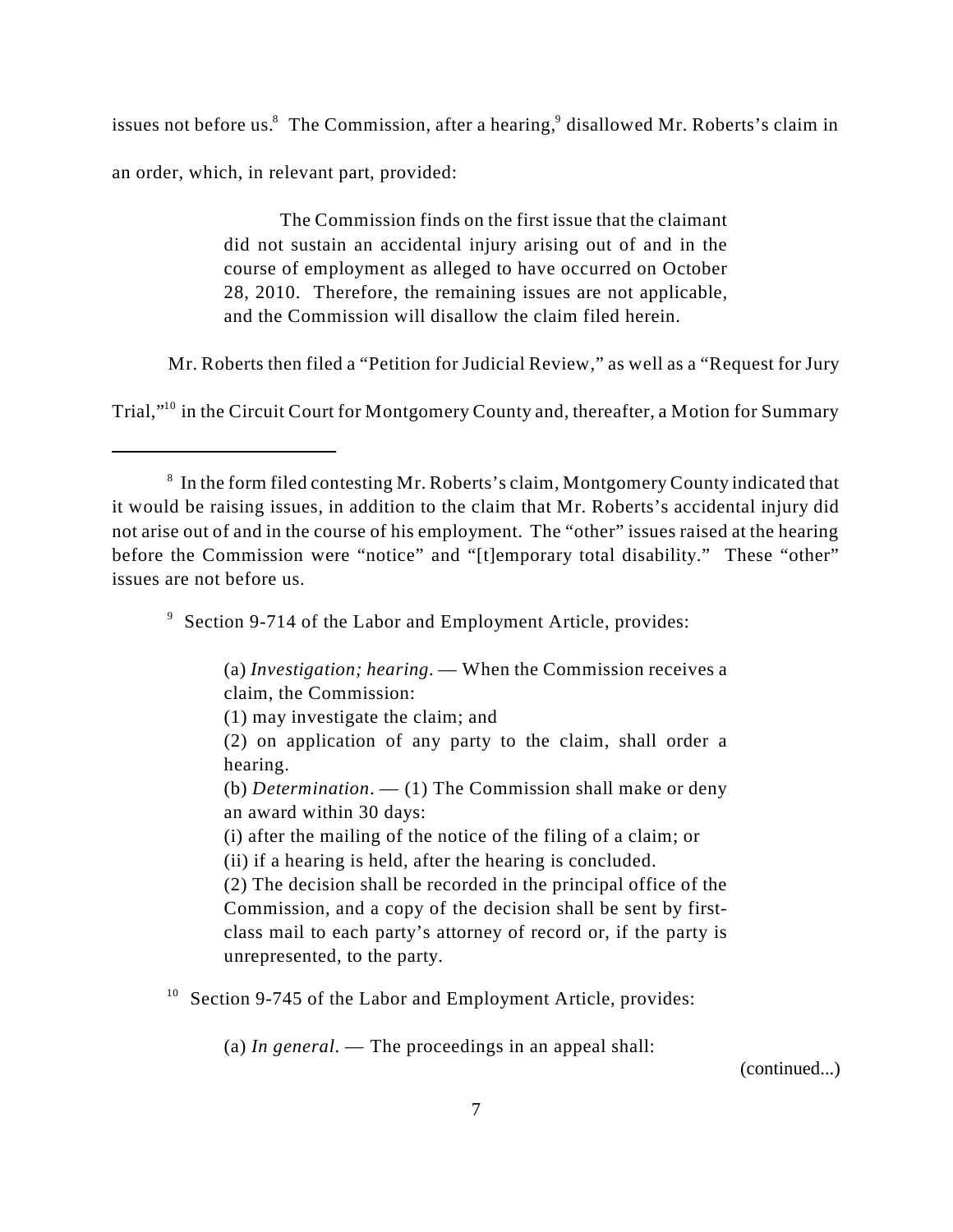Judgment. The County responded and denied liability, as well as filed an Opposition to Claimant's Motion for Summary Judgment and a Cross-Motion for Summary Judgment, in which it alleged that Mr. Roberts's injury did not arise out of and in the course of his employment, because he was "going and coming" to work at the time of his injury: "He was not traveling between two sections of the Employer's premises, nor was he injured in an employer-provided parking lot. He was simply on his way to work, driving his own

(...continued)

(2) provide each party a full opportunity to be heard.

<sup>(1)</sup> be informal and summary; and

<sup>(</sup>b) *Presumption and burden of proof. —* In each court proceeding under this title:

<sup>(1)</sup> the decision of the Commission is presumed to be prima facie correct; and

<sup>(2)</sup> the party challenging the decision has the burden of proof.

<sup>(</sup>c) *Determination by court. —* The court shall determine whether the Commission:

<sup>(1)</sup> justly considered all of the facts about the accidental personal injury, occupational disease, or compensable hernia;

<sup>(2)</sup> exceeded the powers granted to it under this title; or

<sup>(3)</sup> misconstrued the law and facts applicable in the case decided.

<sup>(</sup>d) *Request for jury trial. —* On a motion of any party filed with the clerk of the court in accordance with the practice in civil cases, the court shall submit to a jury any question of fact involved in the case.

<sup>(</sup>e) *Disposition. —* (1) If the court determines that the Commission acted within its powers and correctly construed the law and facts, the court shall confirm the decision of the Commission.

<sup>(2)</sup> If the court determines that the Commission did not act within its powers or did not correctly construe the law and facts, the court shall reverse or modify the decision or remand the case to the Commission for further proceedings.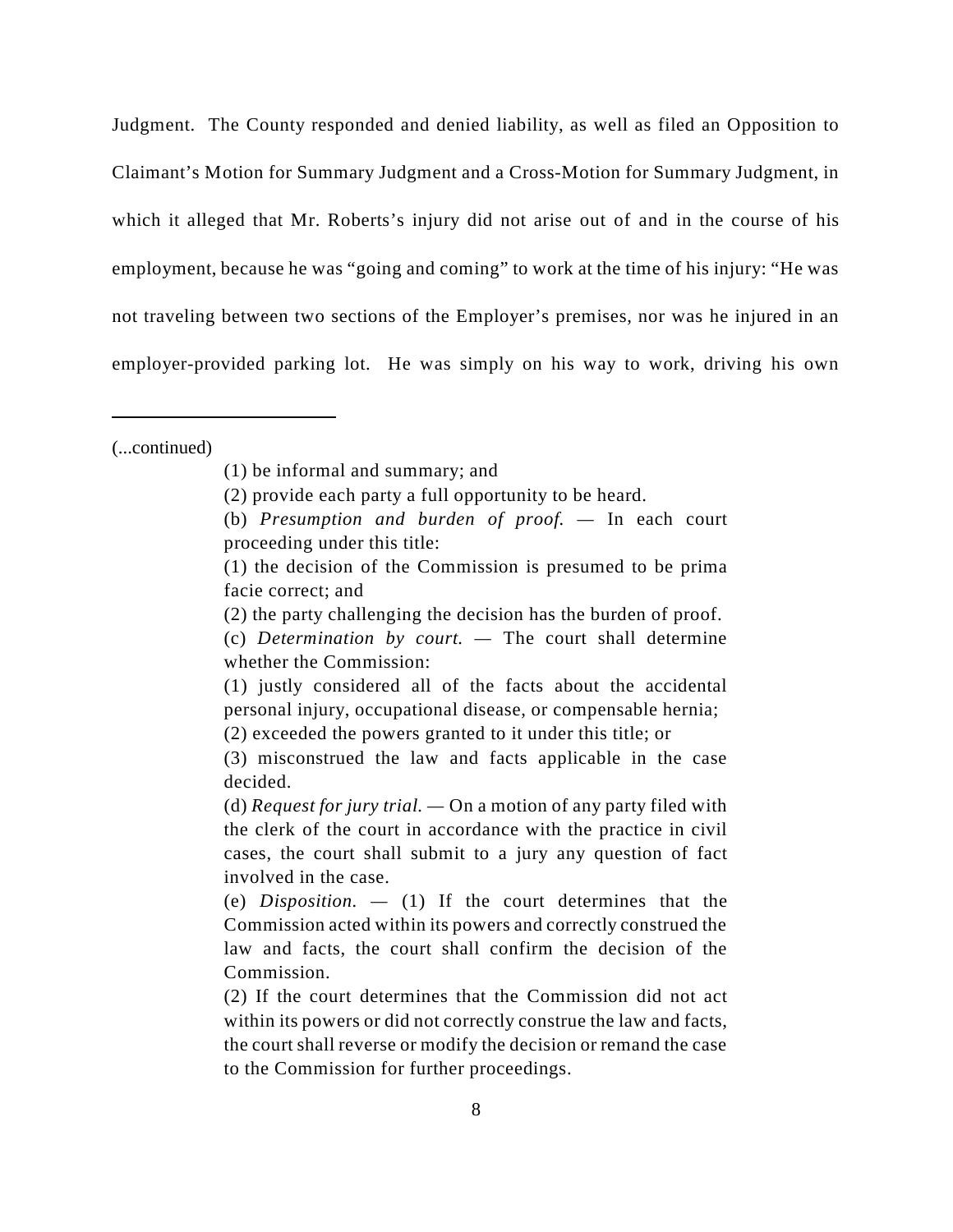motorcycle. None of the exceptions set forth in [*Board of County Commissioners for Frederick County v. Vache,* 349 Md. 526, 709 A.2d 155 (1998)<sup>11</sup>] apply, and his claim is barred by the going and coming rule." Mr. Roberts countered that his injury was compensable, because "but for" his "work-related duties of physical training and receiving

Onto this general rule, however, the courts have engrafted several exceptions when compensation benefits may properly be granted. [1.] Thus, where the employer furnishes the employee free transportation to and from work, the employee is deemed to be on duty, and an injury sustained by the employee during such transportation arises out of and in the course of employment. *Tavel v. Bechtel Corporation,* 242 Md. 299, 304, 219 A.2d 43 (1966); *Rumple v. Henry H. Meyer Co., Inc.,* 208 Md. 350, 357, 118 A.2d 486 (1955). [2.] Compensation may also be properly awarded where the employee is injured while traveling along or across a public road between two portions of the employer's premises. *Wiley Mfg.,* 280 Md. at 206, 373 A.2d 613; *Procter[Proctor]-Silex v. DeBrick,* 253 Md. 477, 482, 252 A.2d 800 (1969). [3.] The "proximity" exception allows compensation for an injury sustained off-premises, but while the employee is exposed to a peculiar or abnormal degree to a danger which is annexed as a risk incident to the employment. *Pariser Bakery v. Koontz,* 239 Md. 586, 591, 212 A.2d 324 (1965); *see Md. Paper Products Co. v. Judson,* 215 Md. 577, 584-588, 139 A.2d 219 (1958). [4.] Injuries incurred while the employee travels to or from work in performing a special mission or errand for the employer are likewise compensable. *Reisinger-Siehler Co. v. Perry,* 165 Md. 191, 199, 167 A. 51 (1933); *see Dir. of Finance v. Alford,* 270 Md. 355, 359-364, 311 A.2d 412 (1973).

*Id.* at 532, 709 A.2d at 158 (alterations in original), quoting *Alitalia Linee Aeree Italiane v. Tornillo*, 329 Md. 40, 44, 617 A.2d 572, 574 (1993).

<sup>&</sup>lt;sup>11</sup> In *Vache*, 349 Md. at 532, 709 A.2d at 158, four exceptions to the "going and coming" rule were enumerated: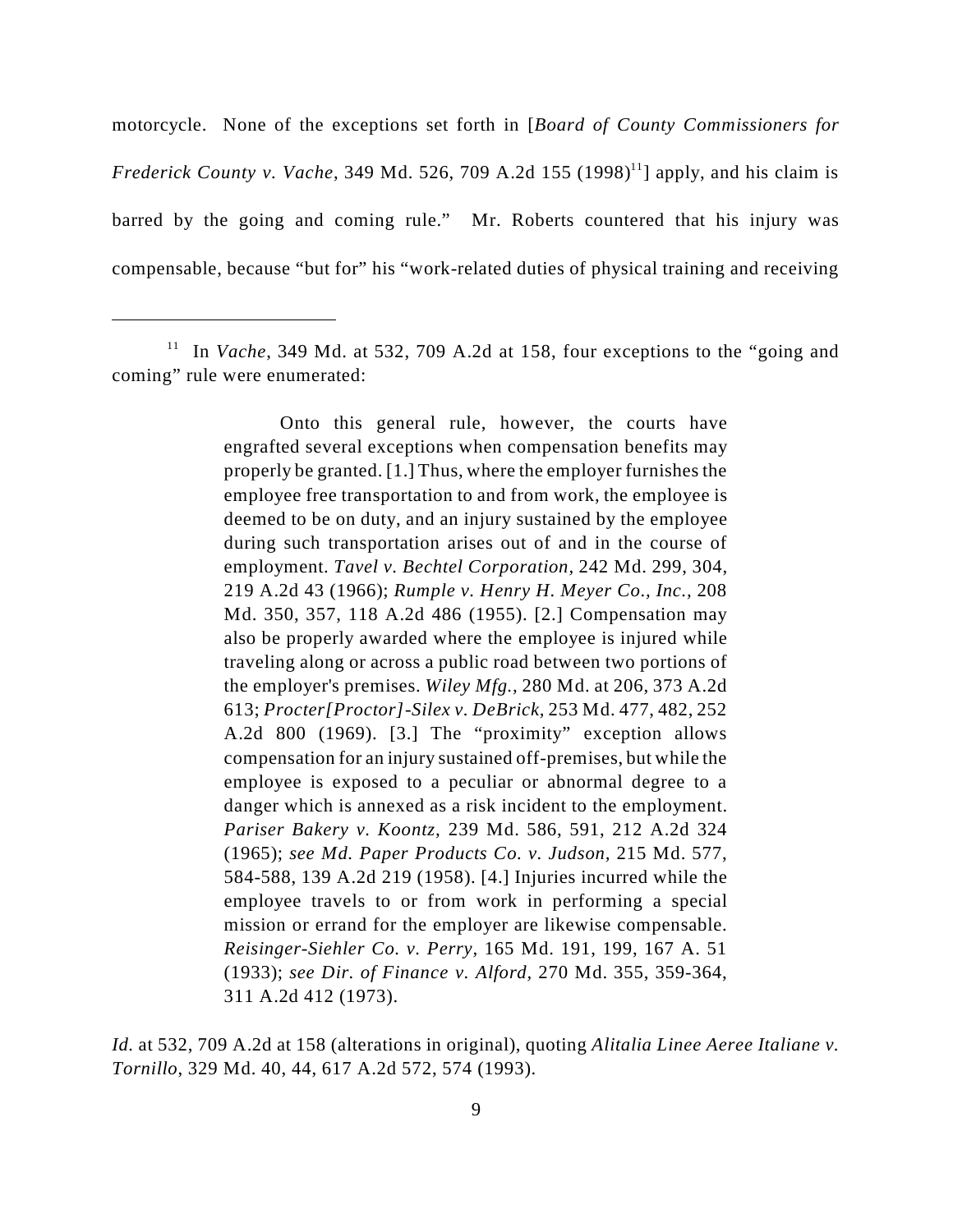his work mail, he would not have been travelling [sic] between Friendly High School and Station 19," and he was in a place he could reasonably be expected to be in going from one "work-related duty" of physical training, to another, checking his work mail, which was "acquiesced to by Mr. Roberts's supervisors." The Circuit Court granted the County's Cross-Motion for Summary Judgment denying Mr. Roberts's claim, ruling orally and later in writing that Mr. Roberts was not entitled to workers' compensation, because the injury occurred while "he was coming and going" to work.

Mr. Roberts noted an appeal to the Court of Special Appeals, of which a panel, in an unreported opinion, affirmed the decision of the Circuit Court, over a dissent by Judge Albert Matricciani. The majority of the three-judge panel of the Court of Special Appeals agreed with the County and determined that Mr. Roberts was only "at work" when he was at Headquarters, so that his injury was not compensable, because he was going to work at the time of his accident:

> Although Roberts's schedule on October 28, 2010, consisted of four 10-hour shifts per week, beginning at 7 a.m. and ending at 5 p.m., and his pay for the day began at 7 a.m., he did not report to work at the Rockville headquarters because he "never made it." We deduce from this evidence that although Roberts was paid for ten hours per day, he was "at work" only when he was at the Rockville Headquarters.

The majority, moreover, reasoned:

Although Roberts and his co-workers check their mail periodically and their supervisors "were aware of the practice," neither party provided evidence to show that checking workrelated mail was an official part of the employees' work duties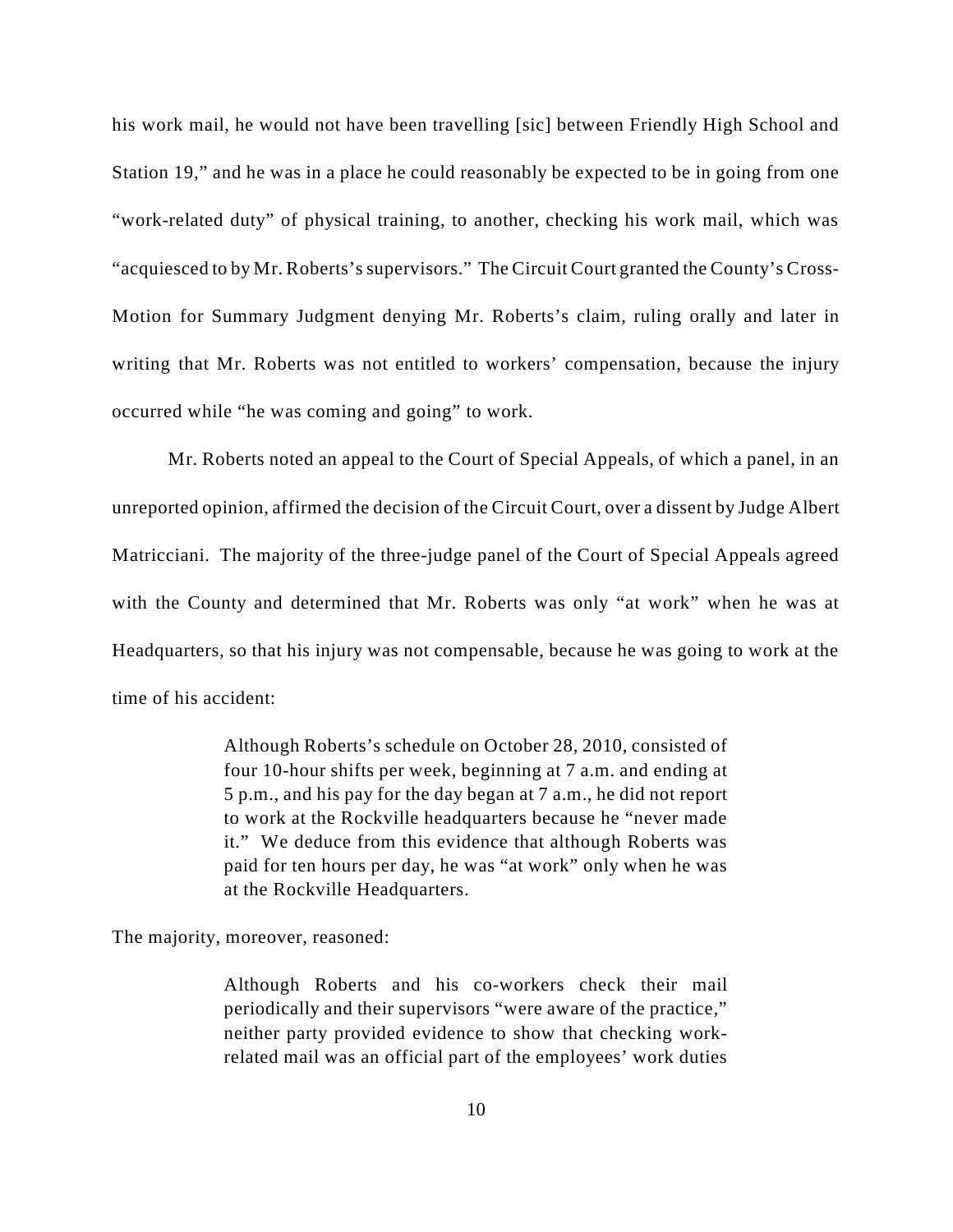rather than waiting until it was forwarded to their place of assignment. Thus, we presume that employees were permitted to check their mail on their own time and at their own risk.

In addition, in this case, Roberts was injured while on his way to Station 19 to pick up his office mail. There may have been a different outcome if Roberts had been injured while picking up his mail at Station 19.

Judge Matricciani, however, was "unpersuaded that Roberts was 'at work' only when

present at the Rockville Headquarters, as the majority indicates . . . . His work day began at

7 a.m. and continued to 5 p.m.," and further opined:

Reasonable minds can differ as to whether appellant was "going" to work when he was injured. In my judgment, he would not have been injured "but for" his efforts to keep abreast of his work obligations and, thus, the "positional risk" test favors him under these circumstances. *Montgomery Cnty. v. Wade*, 345 Md. 1, 9-10 (1997) ("An injury is said to 'arise out of' one's employment when it results from some obligation, condition, or incident of the employment."); *see also Livering v. Richardson's Rest.*, 374 Md. 566, 575 (2003) ("The positionalrisk test is essentially a 'but for' test").

We granted certiorari, *Roberts v. Montgomery County*, 431 Md. 444, 66 A.3d 47

 $(2013)$ , to consider the following questions:<sup>12</sup>

1. A compensable workers' compensation injury is one that occurs in a place the employee would not have been "but for" his employment and while engaged in an activity incident to his employment. Mr. Roberts was involved in a car accident while he was already on duty, being paid, and traveling between his employer-encouraged physical training session and the firehouse where he worked. Did the majority in the Court of Special

 $12$  Because of our disposition of the first two questions, we need not and will not address the third.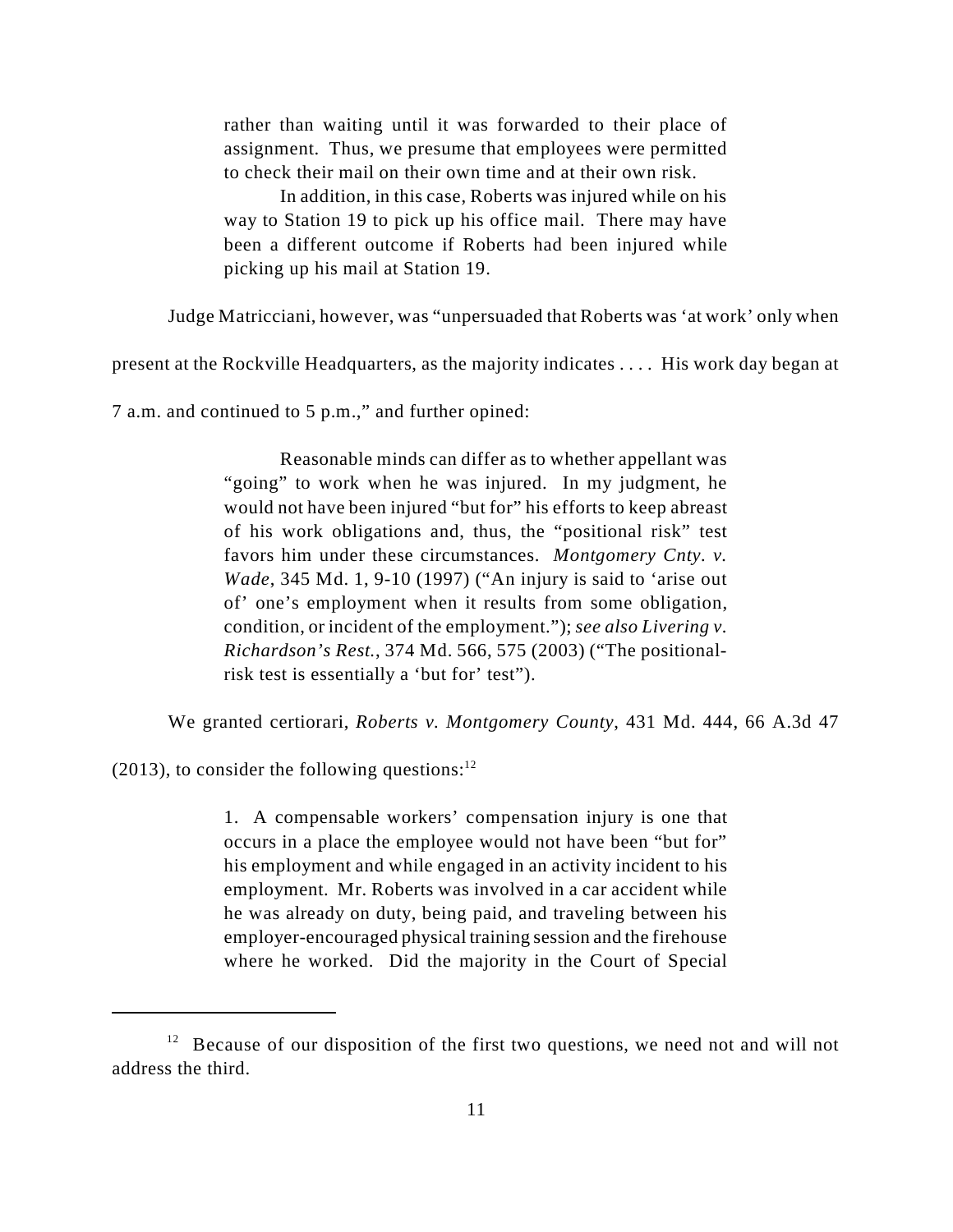Appeals err in upholding the denial of workers' compensation to Mr. Roberts?

2. The "going and coming" rule bars workers' compensation benefits for injuries that occur while an employee is on his way to or from his job at the beginning or end of the day, or for a lunch period. Mr. Roberts was involved in a car accident while he was already on duty, being paid, and traveling between his employer-encouraged physical training session and the firehouse where he worked. Did the majority in the Court of Special Appeals err in holding that the "going and coming" rule bars Mr. Roberts' entitlement to workers' compensation benefits?

3. Did the majority in the Court of Special Appeals below err in upholding the denial of workers' compensation to Mr. Roberts, where its decision was premised on facts not contained in the record?

In considering these questions, we must determine whether, as a matter of law, Mr. Roberts sustained a "compensable injury."<sup> $13$ </sup> We will hold he did and explain.

The Workers' Compensation Act, located at Sections 9-101 through 9-1201 of the Labor and Employment Article, was intended "'to protect workers and their families from hardships inflicted by work-related injuries by providing workers with compensation for loss of earning capacity resulting from accidental injury arising out of and in the course of employment.'" *Johnson v. Mayor & City Council of Baltimore*, 430 Md. 368, 377, 61 A.3d 33, 38 (2013), quoting *Montgomery County v. Deibler*, 423 Md. 54, 61, 31 A.3d 191, 195 (2011), quoting in turn *Howard County Assoc. for Retarded Citizens, Inc. v. Walls*, 288 Md.

 $^{13}$  A "compensable injury," for workers' compensation purposes, is defined as an injury "for which the employee is statutorily entitled to receive compensation." Black's Law Dictionary 856 (9th ed. 2009).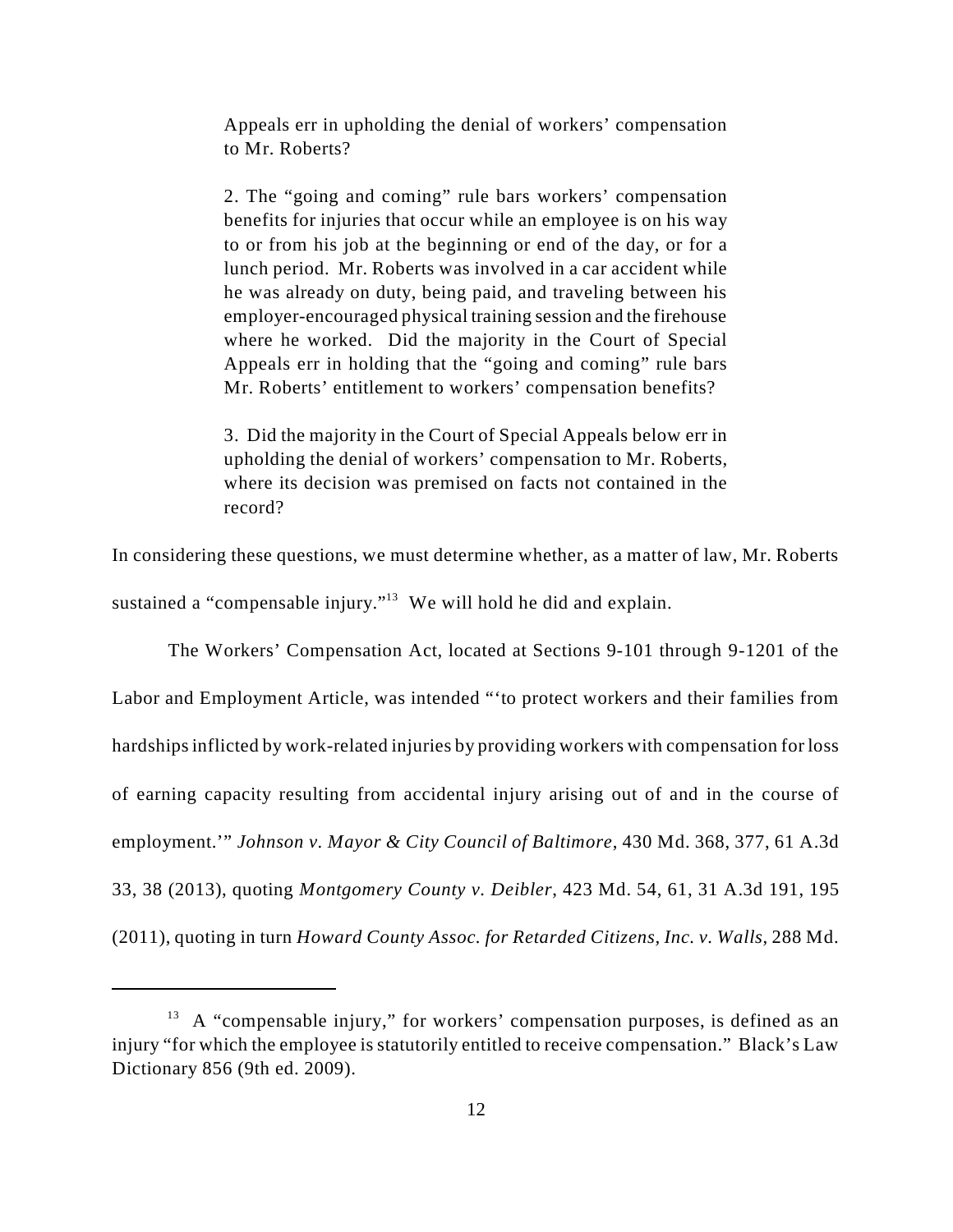526, 531, 418 A.2d 1210, 1214 (1980). The Act is remedial in nature and must be interpreted as such, "'in order to effectuate its benevolent purposes.'" *Deibler*, 423 Md. at 61, 31 A.3d at 195, quoting *Design Kitchen & Baths v. Lagos*, 388 Md. 718, 724, 882 A.2d 817, 821 (2005), quoting in turn *Harris v. Board of Education of Howard County*, 375 Md. 21, 57, 825 A.2d 365, 387 (2003); *see* Section 9-102(a) of the Labor and Employment Article ("This title shall be construed to carry out its general purpose.").

Section 9-501(a) of the Labor and Employment Article, in pertinent part, provides that "each employer of a covered employee shall provide compensation in accordance with this title to . . . the covered employee for an accidental personal injury sustained by the covered employee".<sup>14</sup> Accidental personal injury is defined in Section 9-101(b)(1) of the Labor and Employment Article as that which "arises out of and in the course of employment".

 $14$  Section 9-501 of the Labor and Employment Article, provides:

<sup>(</sup>a) *In general. —* Except as otherwise provided, each employer of a covered employee shall provide compensation in accordance with this title to:

<sup>(1)</sup> the covered employee for an accidental personal injury sustained by the covered employee; or

<sup>(2)</sup> the dependents of the covered employee for death of the covered employee:

<sup>(</sup>i) resulting from an accidental personal injury sustained by the covered employee; and

<sup>(</sup>ii) occurring within 7 years after the date of the accidental personal injury.

<sup>(</sup>b) *Employer liable regardless of fault. —* An employer is liable to provide compensation in accordance with subsection (a) of this section, regardless of fault as to a cause of the accidental personal injury.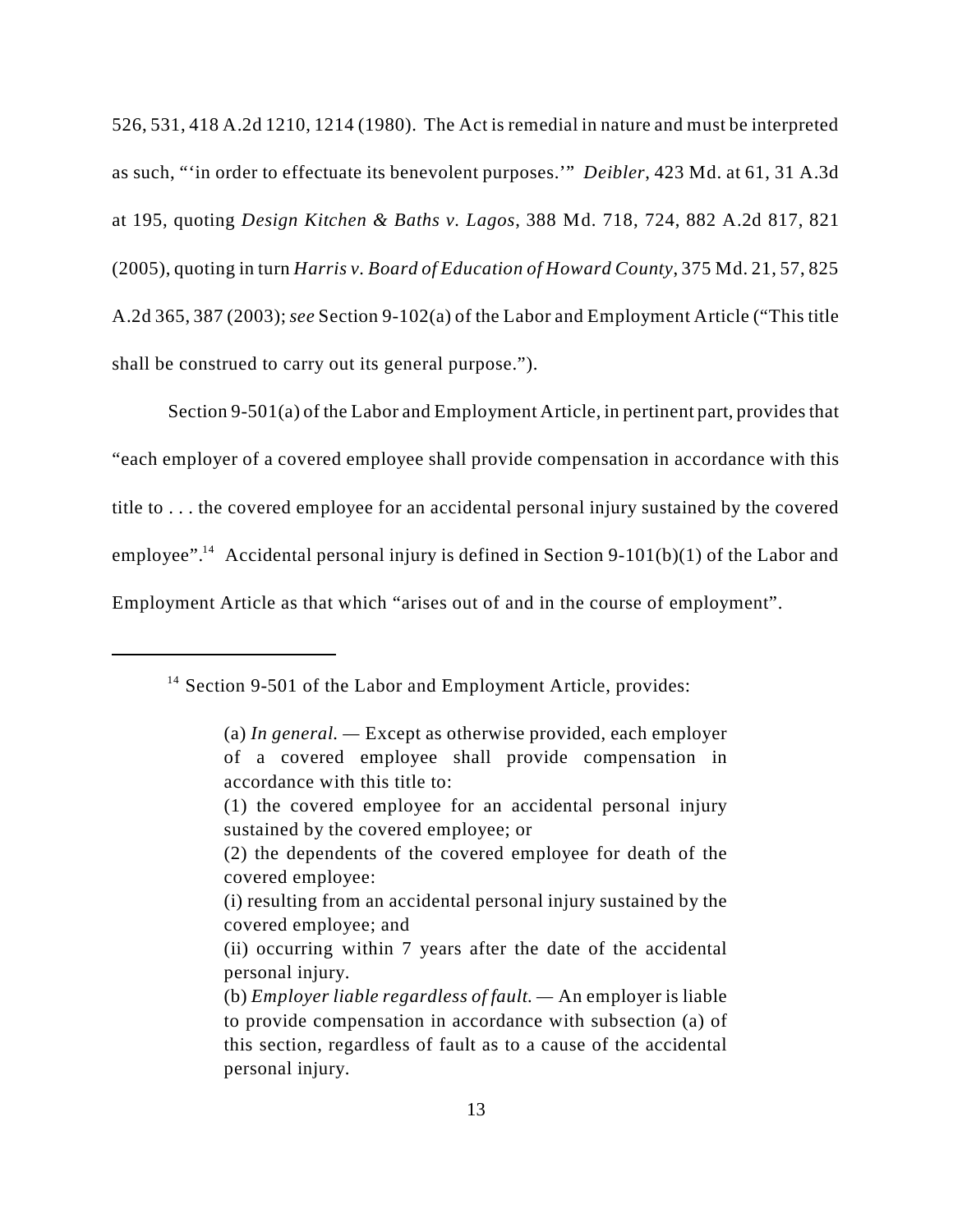"Arises out of" relates to the causal connection between the employment and the injury. *Livering v. Richardson's Restaurant*, 374 Md. 566, 574, 823 A.2d 687, 692 (2003). "In the course of" refers to the "time, place, and circumstances of the accident in relation to the employment." *Montgomery County v. Wade*, 345 Md. 1, 11, 690 A.2d 990, 995 (1997).

Under the "positional-risk" test, as adopted in *Mulready v. University Research Corp.*, 360 Md. 51, 66, 756 A.2d 575, 583 (2000) and refined in *Livering,* 374 Md. at 575, 823 A.2d at 692-93, the inquiry is whether the injury would have been sustained, "but for" the fact that the conditions and obligations of employment placed the employee where the injury occurred:

> The positional-risk test is essentially a "but for" test. Professor Larson succinctly states the test as follows: "An injury arises out of the employment if it would not have occurred *but for* the fact that the conditions and obligations of the employment placed [the employee] in the position where he [or she] was injured." A. Larson, *Workers' Compensation Law* § 3.05 (2002); *see also* J.D. Ingram*, The Meaning of "Arising Out of" Employment in Illinois Workers' Compensation Law*, 29 J. Marshall L.Rev. 153, 158 (1995) (noting that under the positional-risk test "an injury is compensable if it would not have happened 'but for' the fact that the conditions or obligations of the employment put the claimant in the position where he was injured").

*Livering*, 374 Md. at 575, 823 A.2d at 692 (alterations and emphasis in original).

The positional-risk test is adduced generally in the situation where an employee is injured while engaging in activities incidental to employment. *See* 2 Modern Workers Compensation § 114:10 (1993) ("If the injury does not have an inherent connection with the employment, the positional risk or but for test is applied to determine whether a sufficient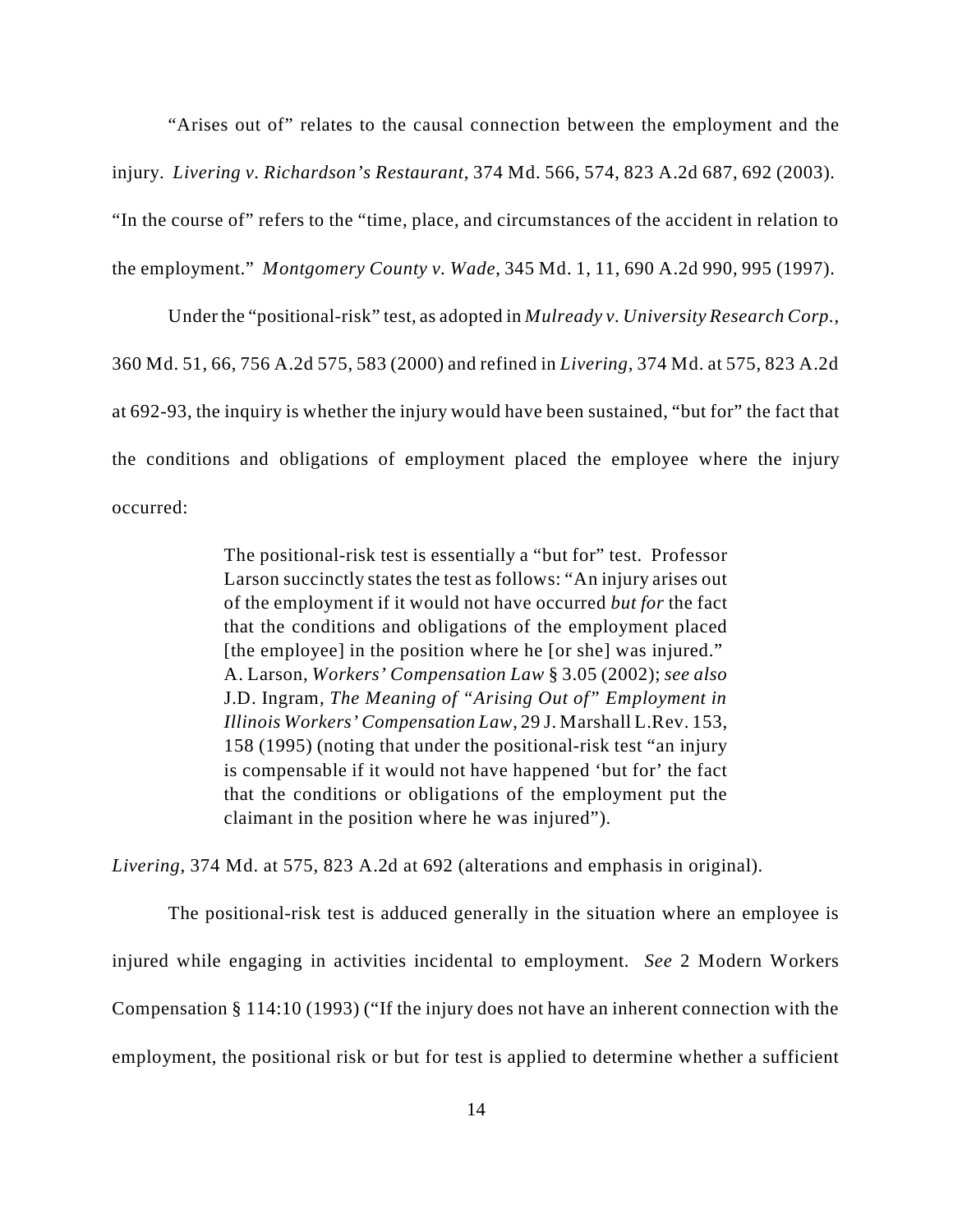nexus exists between the injury and the employment such that the injury is deemed to have arisen out of the employment." (footnote omitted)).

In *Mulready*, for example, we concluded that an allegation of injury to a traveling employee caused by a slip and fall in a hotel bathroom while attending a seminar in Canada, at the behest of her employer, arose out of her employment, because "but for" the travel required by her employer she would not have been injured. In *Livering*, the positional-risk test covered the situation in which an employee, enjoying a day off, visited the restaurant at which she was employed and was injured after checking her work schedule, because she "would not have been injured but for the fact that she visited the restaurant to confirm her schedule." *Livering*, 374 Md. at 580, 823 A.2d at 695.

In the present case, Mr. Roberts argues that "but for" his participation in employerencouraged physical exercise at Friendly High School and gathering up his work mail at Fire Station 19, with the employer's acquiescence, he would not have been traveling between the two sites when he was injured. The County, however, disagrees and posits that the going and coming rule defeats compensability, because Mr. Roberts was not at his work site until he reached Headquarters, even though, it concedes that any injury sustained during physical training at Friendly High School would have been covered by the Workers' Compensation Act, equating those premises to a work site.

The going and coming rule provides that injuries sustained by employees commuting to and from a fixed site of employment, "are generally not considered to arise out of and in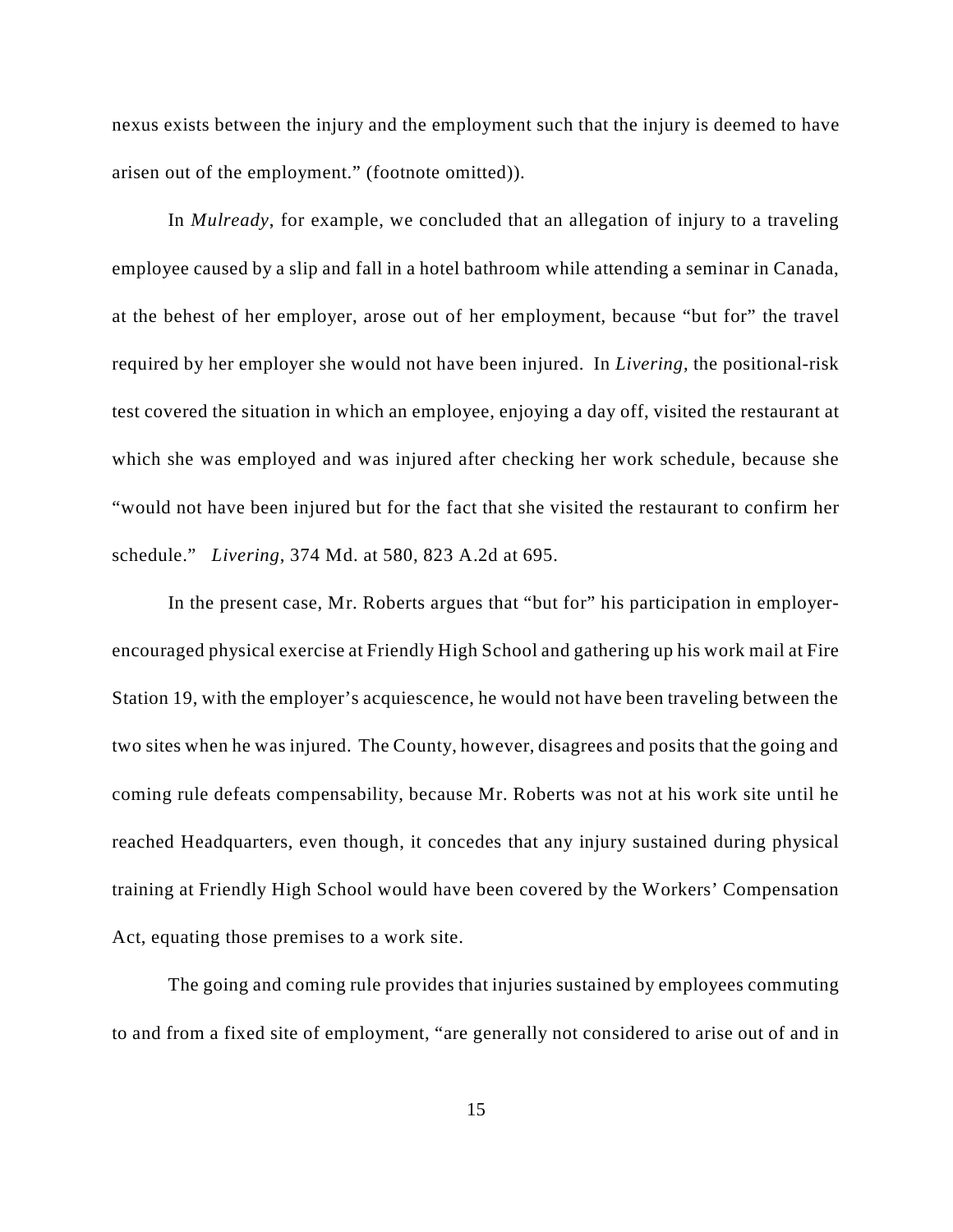the course of employment and are, therefore, not compensable under the Act." *Morris v. Board of Education of Prince George's County*, 339 Md. 374, 379, 663 A.2d 578, 582 (1995), citing *Alitalia*, 329 Md. at 44, 617 A.2d at 573-74; *see Salomon v. State*, 250 Md. 150, 154, 242 A.2d 126, 129 (1968) (claimant "was simply going to her place of employment"); *Tavel v. Bechtel Corp.*, 242 Md. 299, 301, 219 A.2d 43, 44 (1966) (claimant "injured on a public highway while driving in his own car from his home to his place of employment"). The rule is premised on the idea that compensation in such situations is not warranted, because "'getting to work is considered to be an employee's own responsibility and ordinarily does not involve advancing the employer's interests.'" *Board of County Commissioners for Frederick County v. Vache*, 349 Md. 526, 531-32, 709 A.2d 155, 158 (1998), quoting *Morris*, 339 Md. at 380, 663 A.2d at 580, citing in turn *Oaks v. Connors*, 339 Md. 24, 660 A.2d 423 (1995).

The rub, then, is whether the positional risk test holds sway or the going and coming rule does. Although the County concedes that Mr. Roberts had been at Friendly High School for a work-related purpose, because he was engaging in physical training encouraged by the County, it asserts Fire Station 19 was not a work-related site; the work site it adopts, for the purposes of the going and coming rule, is Headquarters.

We disagree with the County's assertion that Fire Station 19 was not a work-related site to which Mr. Roberts was traveling, because the mail he was picking up was that left for him at the site and the practice of gathering the mail was one about which his supervisors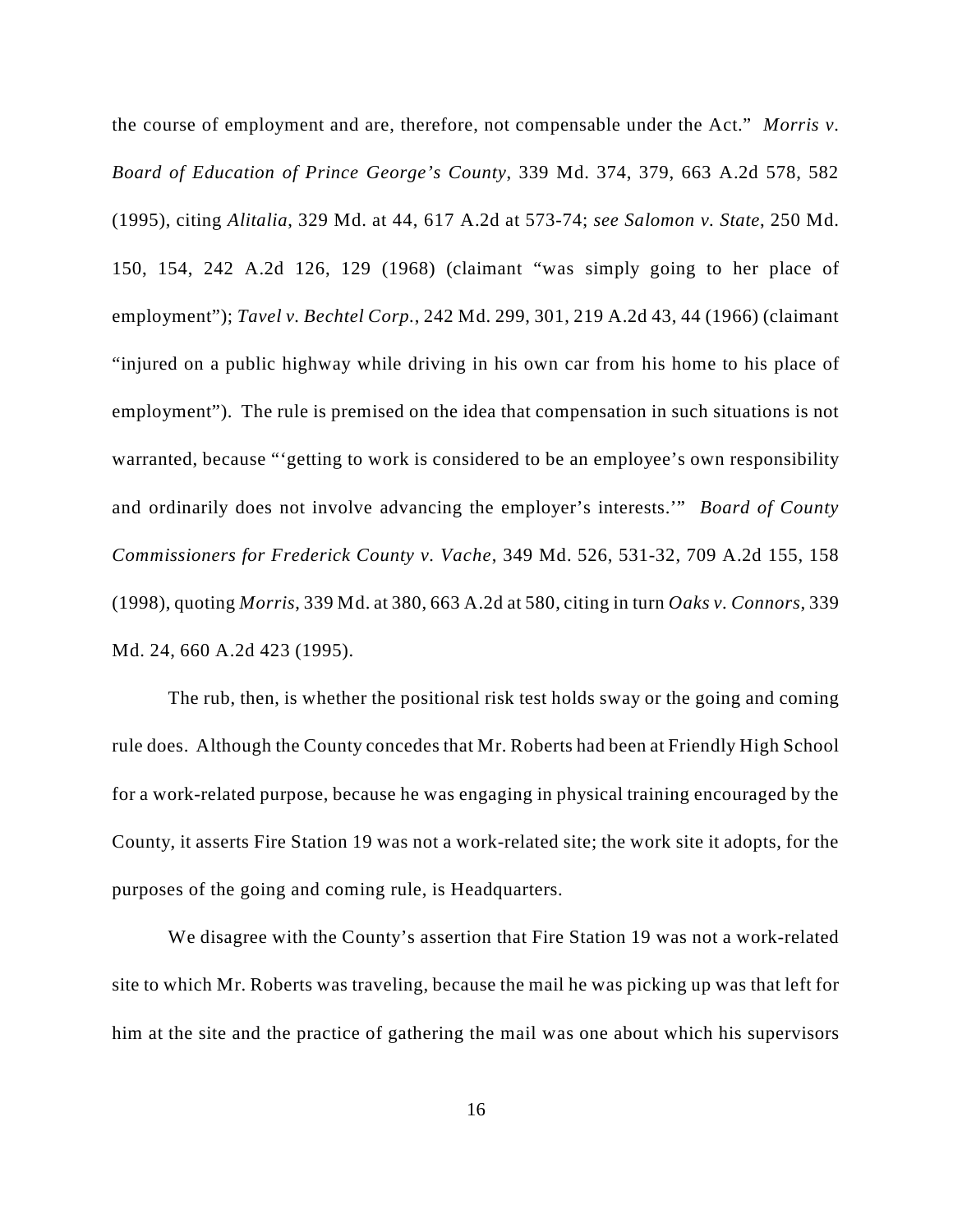were aware. As a result, the County "acquiesced" in Mr. Roberts's act of gathering the mail at Fire Station 19. *See Livering*, 374 Md. at 580, 823 A.2d at 695. Acquiescence, we have noted, is to "'give an implied consent . . . to any act, by one's mere silence, or without express assent or acknowledgment.'" *Osztreicher v. Juanteguy*, 338 Md. 528, 534, 659 A.2d 1278, 1281 (1995), quoting Black's Law Dictionary 22 (5th ed. 1979).

Mr. Roberts, thus, was en route from a work-related activity to a site where he was to engage in a work-related act, to which the employer acquiesced. His travel, therefore, was incidental to his employment. Travel incidental to employment cannot be excluded from coverage by application of the going and coming rule.<sup>15</sup> As a result, the injury he sustained is covered by the Workers' Compensation Act, because "but for" his travel between workrelated sites he would not have been injured.

In our analysis, we find succor in opinions of our sister states, such as *Jones v. Xtreme Pizza*, 245 S.W.3d 670, 673-74 (Ark Ct. App. 2006) ("In the simplest terms, the going-andcoming rule does not preclude an award of benefits here because this is not a going-andcoming case. . . . Instead, Jones was where he was when the accident happened due to his employment-related activities." (citing *Moncus v. Billingsley Logging & American Insurance Co.*, 235 S.W.3d 877 (Ark. 2006)); *Dade County School Board v. Polite*, 495 So.2d 795, 797

<sup>&</sup>lt;sup>15</sup> Montgomery County, in this regard, argues that Mr. Roberts's injuries are not compensable under our decisions in *Vache*, 349 Md. at 532, 709 A.2d at 158 and *Montgomery County v. Wade*, 345 Md. 1, 690 A.2d 990 (1997), in which we explored exceptions to the going and coming rule articulated in footnote 11, *supra*. Neither case is applicable in the present case, because the going and coming rule does not apply.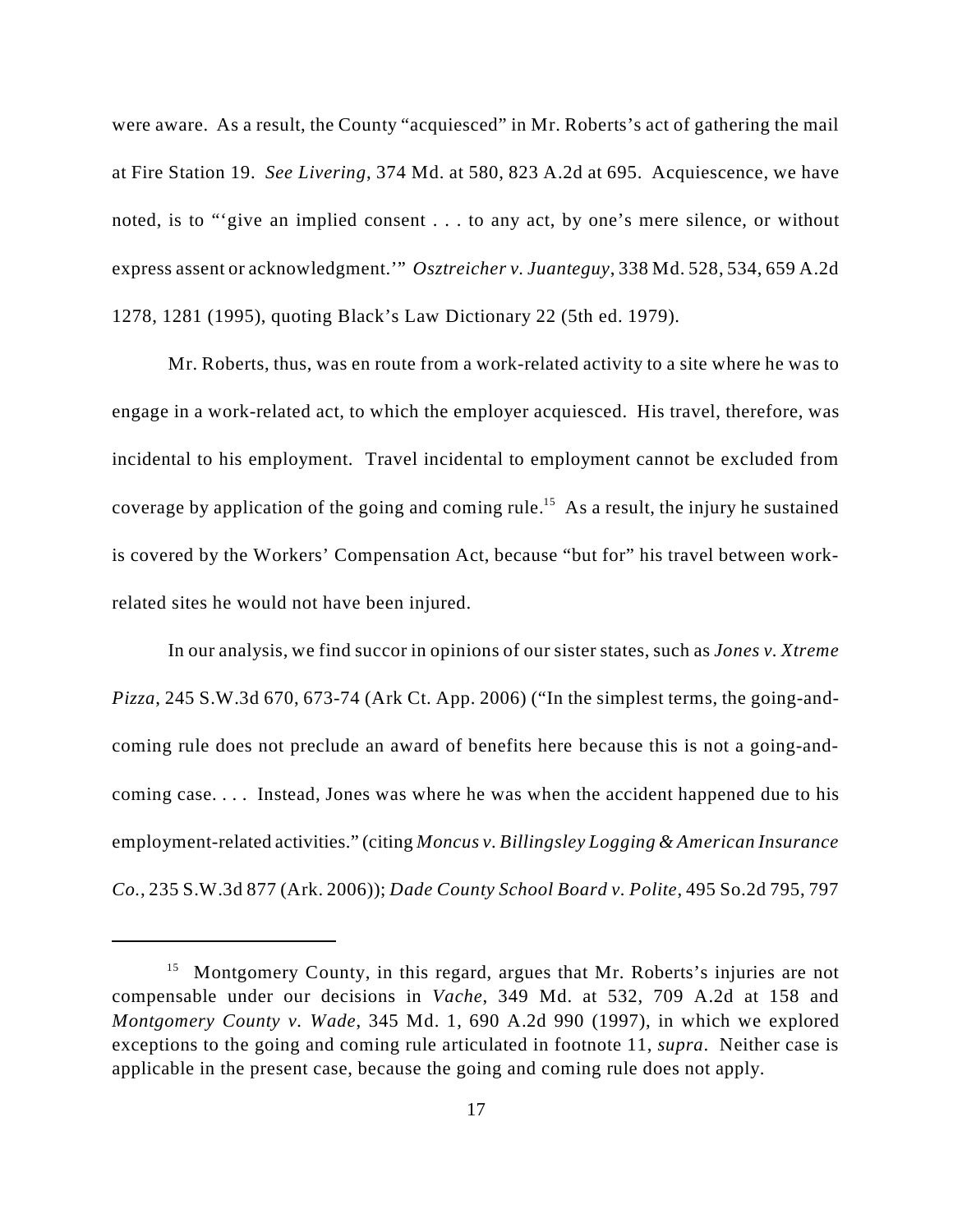(Fl. Ct. App. 1986) (Physical education teacher's injuries deemed compensable when sustained while traveling from a school-sponsored track meet, which she was encouraged to attend, to her home school, because she "was not off-duty away from the employer's premises at the time of the accident but en route between premises to perform her final duty of the day." (internal quotation marks omitted)); *Caterpillar Tractor Co. v. Shook*, 313 N.W.2d 503, 507 (Iowa 1981) ("Caterpillar claims . . . that compensation should be denied under the 'going and coming' rule. Under the going and coming rule, compensation is generally denied to an employee who is injured off the employer's premises while going to and from work. . . . The present situation is different. Shook was being paid by Caterpillar for his time en route to the negotiations. His travel was incidental to his duties. The time, place and activity were work-connected." (citing *Frost v. S.S. Kresge Co.*, 299 N.W.2d 646, 648 (Iowa 1980)); *Spurgeon v. Blue Diamond Coal Co.*, 469 S.W.2d 550, 553 (Ky. 1971) ("Careful analysis of the various decisions in which the 'going and coming' rule has been considered discloses that an employee's injuries sustained as the result of exposure to risks of the streets or highways are covered by the compensation act if the exposure to the hazards was the result of his work or if his employment was the reason for his presence at the place of danger."); *Denny's Restaurant v. Workmen's Compensation Appeal Board*, 597 A.2d 1241, 1244 (Pa. Cmwlth. Ct. 1991) (Employee injured en route between two restaurants owned by the same employer was entitled to workers' compensation, where he reported to one restaurant after being called in by the employer and was told upon arrival to report to